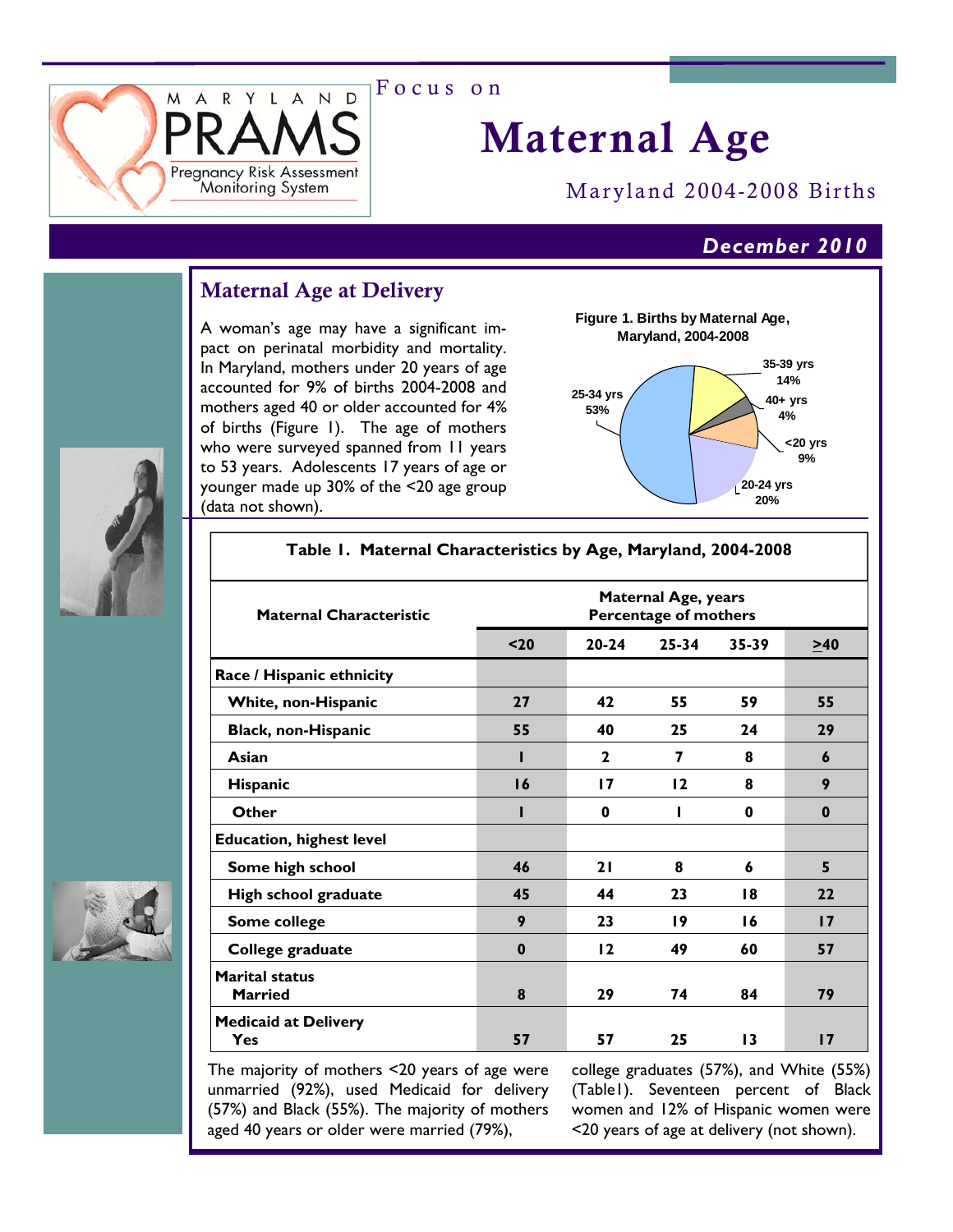## *Page 2* **Maryland PRAMS Focus on Maternal Age**

## Maternal Age and Factors Before, During and After Pregnancy

| Table 2. Maternal Age and Perinatal Factors, Maryland, 2004-2008                                                                                                   |                                                         |                                            |                                |                                            |                               |  |  |
|--------------------------------------------------------------------------------------------------------------------------------------------------------------------|---------------------------------------------------------|--------------------------------------------|--------------------------------|--------------------------------------------|-------------------------------|--|--|
| <b>Perinatal Factor</b>                                                                                                                                            | <b>Maternal Age, years</b><br><b>Percent of mothers</b> |                                            |                                |                                            |                               |  |  |
| <b>Before pregnancy</b>                                                                                                                                            | $20$                                                    | $20 - 24$                                  | $25 - 34$                      | 35-39                                      | $\geq 40$                     |  |  |
| Daily multivitamin use (with folic acid)                                                                                                                           | 17                                                      | 15                                         | 35                             | 43                                         | 44                            |  |  |
| Body mass index (BMI)<br>Underweight (<18.5)<br>Normal weight (18.5-24.9)<br>Overweight (25.0-29.9)<br>Obese $(≥30)$                                               | $\mathbf{H}$<br>56<br>23<br>9                           | 5<br>53<br>23<br>18                        | 4<br>52<br>25<br> 9            | 3<br>52<br>26<br>$ 9\rangle$               | H.<br>49<br>29<br>20          |  |  |
| <b>Medical Disorders</b><br>Asthma<br>Anemia<br>Hypertension<br><b>Diabetes</b>                                                                                    | $\mathbf{H}$<br>25<br>3<br>$\overline{2}$               | $\overline{10}$<br>21<br>$\mathbf{2}$<br>L | 7<br>10<br>$\overline{2}$<br>T | 6<br>9<br>5<br>3                           | $\overline{7}$<br>9<br>8<br>3 |  |  |
| Unintended pregnancy                                                                                                                                               | 74                                                      | 60                                         | 34                             | 26                                         | 29                            |  |  |
| Assisted reproductive technology (ART) use                                                                                                                         | $\leq$ $\mid$                                           | <١                                         | 7                              | $\overline{13}$                            | 16                            |  |  |
| Cigarette smoking                                                                                                                                                  | 20                                                      | 27                                         | 16                             | 12                                         | 10                            |  |  |
| Stressors, year before delivery<br>Separation or divorce<br>Homeless<br>Partner did not want pregnancy<br>Partner in jail<br>Alcohol/drug problem, (someone close) | 12<br>$\mathsf{H}$<br>16<br>9<br> 8                     | 13<br>5<br> 4<br>8<br>16                   | 7<br>3<br>7<br>2<br>9          | 5<br>$\overline{2}$<br>7<br>$\overline{7}$ | 4<br>3<br>6<br>8              |  |  |
| <b>During Pregnancy</b>                                                                                                                                            |                                                         |                                            |                                |                                            |                               |  |  |
| Initiation of prenatal care<br>Ist trimester<br>3rd trimester or no care                                                                                           | 59<br>5                                                 | 66<br>4                                    | 81<br>$\mathbf{2}$             | 85<br>I.                                   | 83<br>н                       |  |  |
| Cigarette smoking                                                                                                                                                  | 3                                                       | 16                                         | 8                              | 7                                          | 6                             |  |  |
| Alcohol consumption                                                                                                                                                | 3                                                       | 5                                          | 8                              | $\overline{13}$                            | 12                            |  |  |
| Physical abuse, current/former partner                                                                                                                             | $\overline{10}$                                         | 8                                          | ٦                              | $\mathbf{L}$                               | 2                             |  |  |
| <b>Medical Disorders</b><br>Severe nausea<br>Urinary tract or kidney infection (UTI)<br>Pre-term labor<br>Hypertension<br><b>Diabetes</b>                          | 44<br>26<br>27<br> 4<br>$\overline{7}$                  | 37<br>26<br>23<br>П<br>6                   | 29<br> 4<br> 9<br>10<br>9      | 23<br>12<br>16<br>$\overline{13}$<br>13    | 20<br> 4<br>15<br>17<br>15    |  |  |
| <b>After pregnancy</b>                                                                                                                                             |                                                         |                                            |                                |                                            |                               |  |  |
| Cigarette smoking                                                                                                                                                  | 9                                                       | 23                                         | $\mathbf{H}$                   | 9                                          | $\bf 8$                       |  |  |
| <b>Breastfeeding</b><br>Initiated<br>8 weeks or longer                                                                                                             | 63<br>31                                                | 70<br>44                                   | 83<br>65                       | 85<br>70                                   | 86<br>70                      |  |  |
| Infant sleep position, back                                                                                                                                        | 56                                                      | 59                                         | 71                             | 75                                         | 72                            |  |  |
| Maternal depression                                                                                                                                                | 22                                                      | 17                                         | 13                             | $\overline{10}$                            | 15                            |  |  |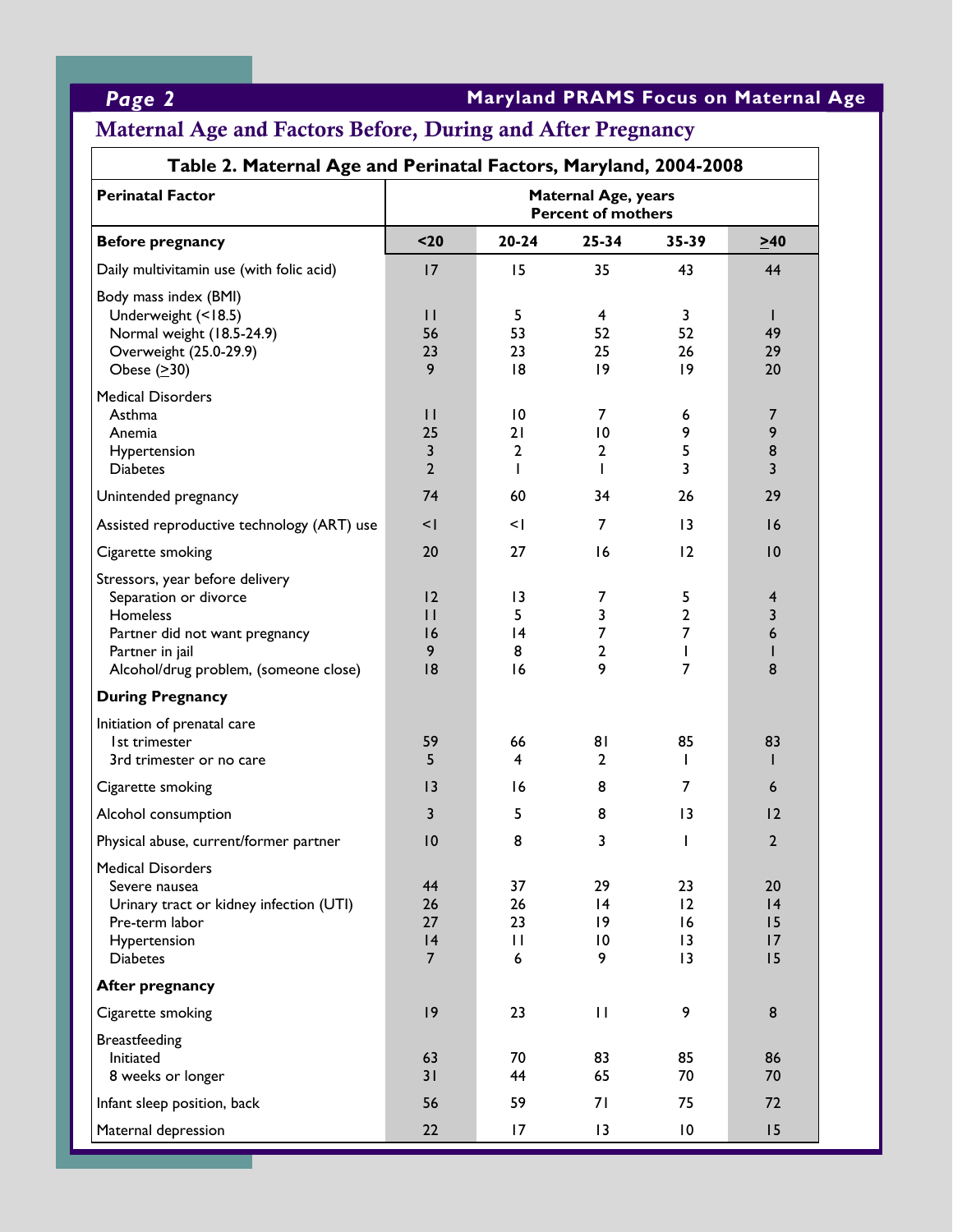#### **Maryland PRAMS Focus on Maternal Age** *Page 3*

#### Maternal Age and Factors Before, During and After Pregnancy (continued)

Mothers < 20 years had highest rates of:

- Underweight BMI (11%)
- Pre-pregnancy asthma (11%)
- Pre-pregnancy anemia (25%)
- Unintended pregnancy (74%)
- Late or no prenatal care (5%)
- Psycho-social stressors (various)
- Nausea during pregnancy (44%)
- U*TI* during pregnancy (26%)
- Preterm labor (27%)
- Partner abuse during pregnancy (10%)
- Postpartum depression (22%)

Mothers 40+ years had highest rates of:

- Daily folic acid intake (44%)
- Obese BMI (20%)
- Pre-pregnancy hypertension (8%)
- Pre-pregnancy diabetes (3%)
- ART use for infertility (16%)
- Hypertension during pregnancy (17%)
- Diabetes during pregnancy (15%)
- Alcohol use during pregnancy (12%)
- Breastfeeding initiation (86%) and

continuation for >8 weeks (70%)

Also, smoking was most prevalent among 20-24 year olds before (27%), during (16%) and after (23%)pregnancy.

#### Birth Outcomes

Mothers <20 years of age had the lowest levels of preterm birth < 37 weeks (8%) but had high levels of infant low birth weight <2500 grams (10.1%). Mothers aged 40+had the highest levels of both preterm birth (13.1%) and infant low birth weight (10.4%) (Figure 2).





*"*There are too many young children having children. Too many people having babies and unable to care for them."



#### **Summary**

Perinatal health, behaviors and birth outcomes differ with maternal age.

Mothers younger than 20 years are an especially vulnerable population as they experience the highest rates of unintended pregnancies, late initiation of prenatal care or none at all, and high levels of prenatal and pre-pregnancy stressors including homelessness, intimate partner violence, and partners not supporting the pregnancy. Furthermore, minorities are disproportionately represented in this young age group. Programs targeting smoking cessation, depression screening and treatment, pregnancy planning, healthy eating, and social infrastructure support would greatly benefit this young population.

Mothers aged 40 years or older had high rates of sub-fertility, obesity, and medical disorders such as hypertension and diabetes. This group also had the highest preterm birth rate and infant low birth rate. As more women opt to delay childbearing, providers will be increasingly faced with these issues.

Both younger and older mothers have increased health risks that would benefit from support before, during and after pregnancy.

"Being over 35 years old and carrying twins put me into a high risk category. I am very thankful for the medical care I received. "

#### *PRAMS mothers*